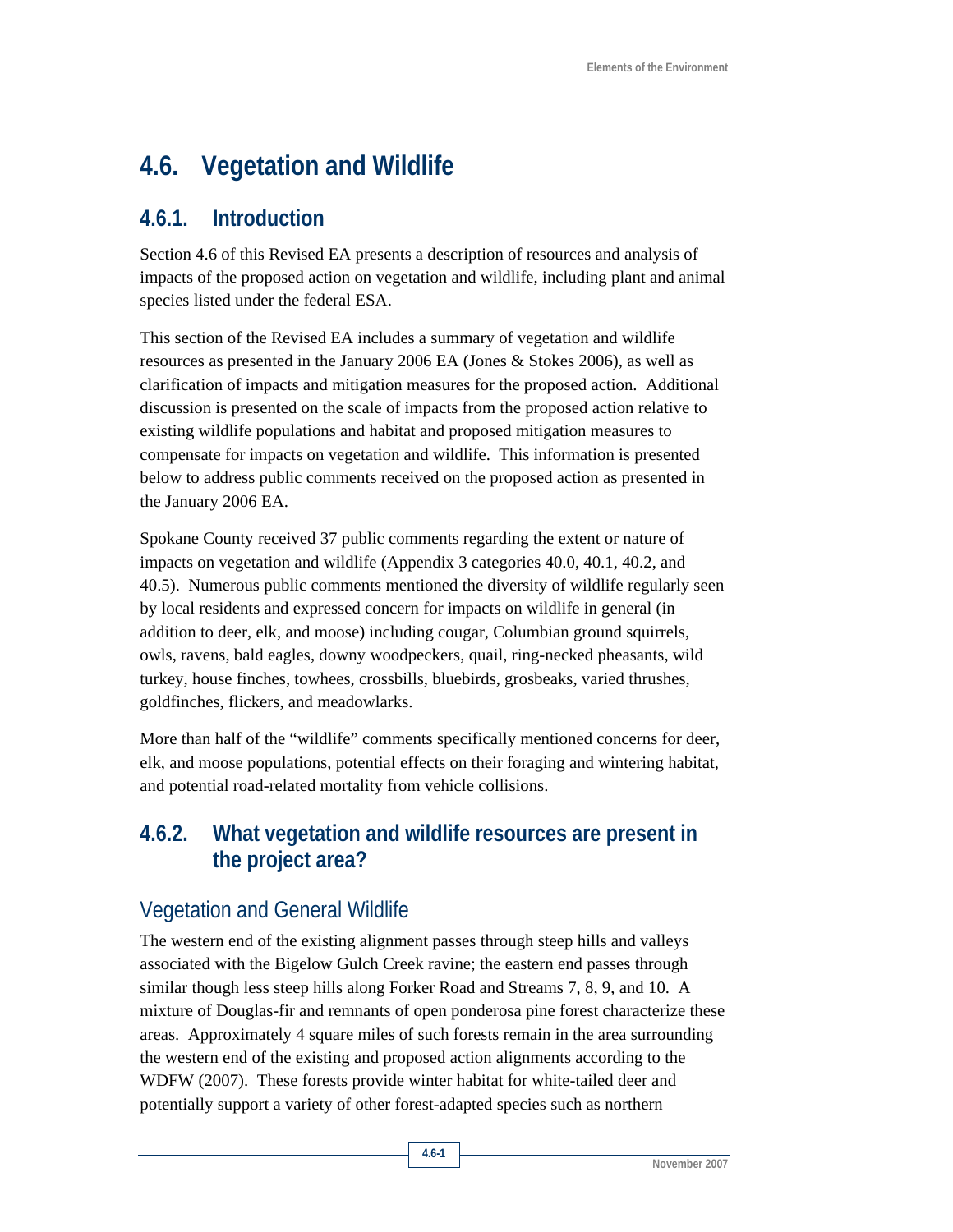saw-whet and pygmy owls, red-tailed hawks, pileated and downy woodpeckers, elk, moose, cougars, and a variety of native and migratory songbirds. More than 12 square miles of forested habitat fringe the eastern end of the alignments in the areas surrounding Antoine Peak (WDFW 2007). These areas also support wintering white-tailed deer, moose, elk, and a variety of native forest wildlife.

The middle section of the existing roadway and proposed Urban Connector Alignment is characterized by a mixture of agricultural lands interspersed with remnant patches of mixed forests. These areas provide foraging and cover habitat for deer and elk, raptors such as red-tailed hawks, great horned owls, turkeys, quail, pheasant, and a variety of small mammals (e.g., shrews, voles, mice) and songbirds.

The eastern section of the existing and proposed alignment along Progress and Sullivan roads and within the City of Spokane Valley is a mixture of agricultural and suburban lands. These areas provide deer foraging and cover, some habitat for raptors and songbirds, and habitat for more urban-adapted wildlife such as raccoons and opossums.

Remnant old-growth ponderosa pine forests are present approximately 1 to 2 miles north of Bigelow Gulch Road at Jensen Road (WDFW 2007). The WDFW priority habitats and species (PHS) data also indicates that approximately 10 to 20 tundra swans regularly forage during the winter in an area approximately 0.5 mile due west (but outside of the project area) of the Palmer/Bigelow Gulch Road intersection. Tundra swans forage in eastern Washington between the Spokane River Valley and Coeur d'Alene, Idaho, usually in wetlands and agricultural fields.

# Elk, White-Tailed Deer, and Moose

According to the Spokane River Subbasin plan (WDFW 2000), data are limited for elk populations located north of the Spokane River. The management emphasis for elk is to maintain small herds with a wide distribution to reduce complaints of depredation (damage to trees, shrubs, and agricultural crops), which results from the concentration of large elk throughout their range (WDFW 2000).

According to WDFW, the elk herd in the Orchard Prairie area ranges from 20 to 35 individuals, with elk most often observed in the vicinity of Bigelow Gulch and Palmer roads (Lawlor pers. comm., Ferguson pers. comm.). The herd size is relatively stable, but declines in mature bulls (male elk) may be occurring (Ferguson, WDFW, pers comm.). Individual elk have been observed and reported crossing the existing roadway in the vicinity of the Palmer Road and Bigelow Gulch Road intersection and at other random locations along the existing alignment (Lawlor pers. comm., Ferguson, pers. comm.). However, there are no known or documented elk migratory routes crossing the existing alignment or proposed alignment (WDFW 2007).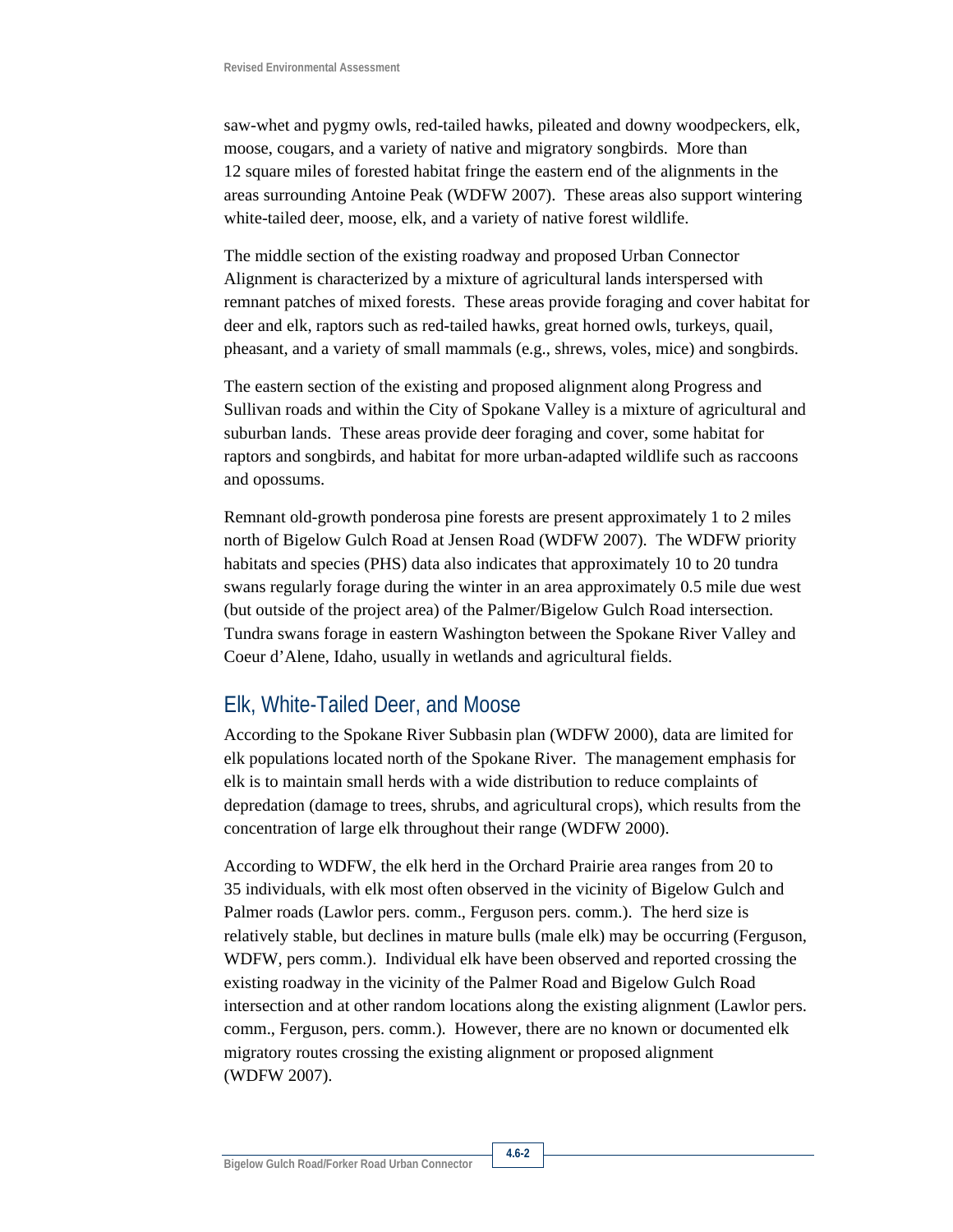Populations of moose are believed to be increasing and expanding their range within the Spokane River subbasin, possibly due to favorable production of forage plants following past logging (WDFW 2000). Habitat disturbance, increasing road densities, and the interspersion and spacing of foraging and cover habitats are likely factors limiting moose populations; moose are also highly susceptible to poaching (WDFW 2000). Moose are most commonly associated with cover habitat in undisturbed forested areas and foraging habitat with a mixture of forested cover and aquatic vegetation associated with wetlands.

Mule deer populations north of the Spokane River appear to be declining due to increasing urbanization, fire suppression, and logging practices and consequent habitat fragmentation (WDFW 2000). High road densities contribute to habitat fragmentation and mortality. White-tailed deer populations are also affected by habitat fragmentation. They are also susceptible to Epizootic Hemorrhagic Disease outbreaks (WDFW 2000).

As shown on Figure 4.3-1 of this Revised EA, the area north and south of the western end of Bigelow Gulch Road and proposed Urban Connector Alignment passes through remnant ponderosa pine forests that have been designated by WDFW as urban natural open space. This area is designated as white-tailed deer winter range habitat. Similarly, the rural area approximately 0.5 to 1.5 miles due east and northeast of the eastern end of both the existing and proposed alignments is also designated by WDFW as white-tailed deer winter range; moose use this area periodically and during severe winters (WDFW 2007; Spokane County Critical Areas Map 2005). Moose also regularly inhabit the extensive forested area approximately 1 to 2 miles north of the central and eastern sections of both the existing and proposed alignments of Bigelow Gulch Road. This area is both a calving and concentrated winter use area for moose.

# State- and Federally Listed Plant and Wildlife Species and Species of Concern

U.S. Fish and Wildlife Service (USFWS), National Marine Fisheries Service, DNR, and WDFW were contacted to determine if any federally or state-listed species have been documented within the project area or its immediate vicinity. No plant, fish, or wildlife species that are federally or state-listed as endangered, threatened, candidate, monitor, or species of concern are documented along or in the immediate vicinity of either the existing or proposed alignments of Bigelow Gulch Road (DNR 2006; WDFW PHS data, January 11, 2007).

Although local residents have observed bald eagles (*Haliaeetus leucocephalus*), a state threatened species, flying over or perched in trees within the project area, they are not known to regularly nest or roost within the project area (WDFW PHS data January 11, 2007). There are no documented bald eagle nests or regular occurrences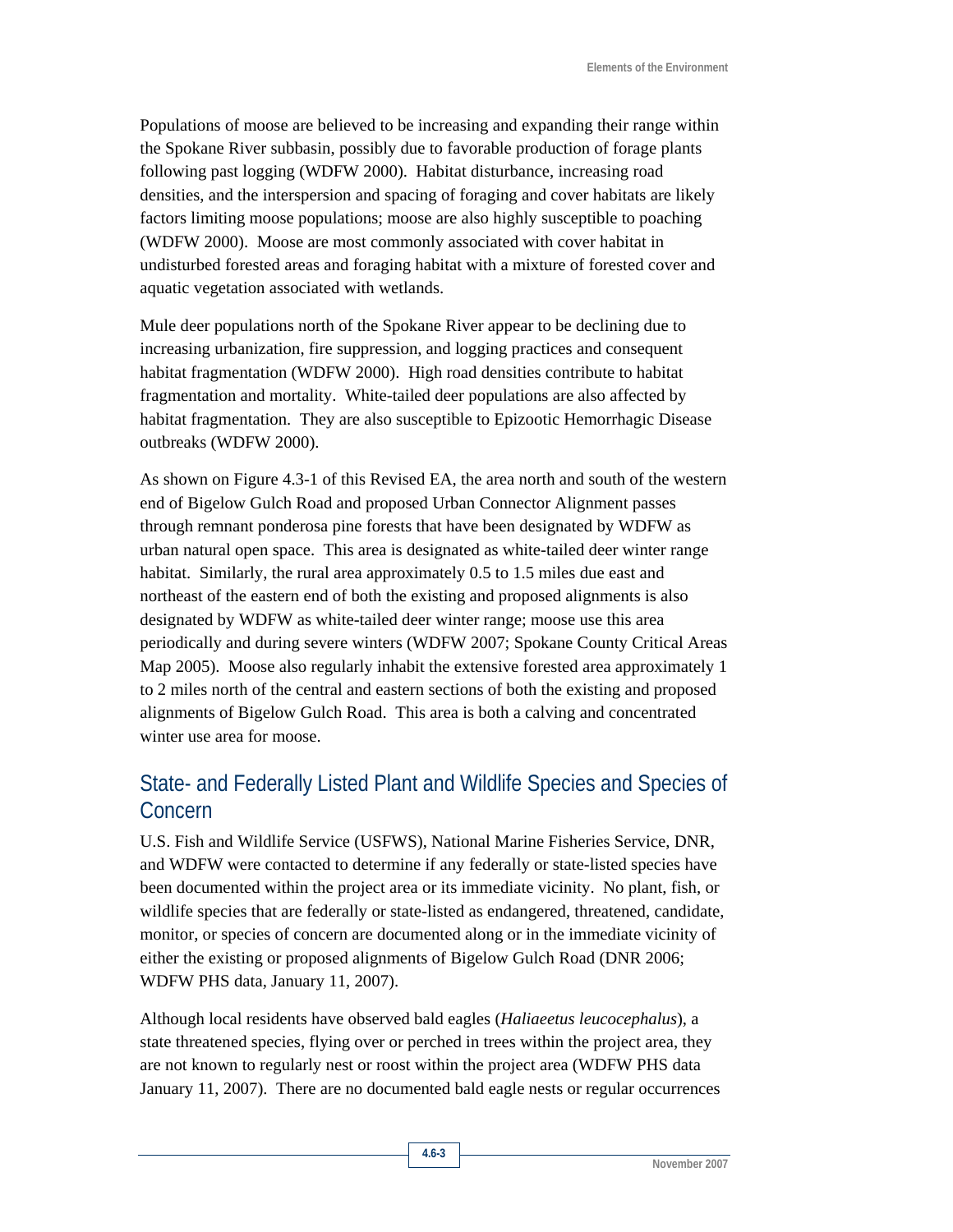of wintering bald eagles within the project area, likely due to the distance from large water bodies (WDFW 2007). The nearest area with regular occurrences of wintering bald eagles is approximately 2 to 3 miles south of Bigelow Gulch Road along the Spokane River (WDFW 2007). Bald eagles are opportunistic feeders that may feed on small mammals and waterfowl found in open habitats such as meadows and fields, in addition to fish from large water bodies. They may also scavenge deer or elk carcasses. The bald eagle was officially de-listed as a federally threatened species on June 29, 2007.

Eastern Washington, and thus the greater project area, is within the historical range of one state- and federally listed threatened plant, water howellia (*Howellia aquatilis*) (Washington Department of Natural Resources 2000; USFWS 1996) Of the 70 colonies of water howellia known to remain within its historical range, 19 are found within the general vicinity of Spokane, Washington. Water howellia is a branched aquatic plant that grows in firm, consolidated clay and organic sediments in wetlands that formed in ephemeral glacial pothole ponds and former river oxbows (Shelly and Moseley 1988). All known colonies of this aquatic plant occur in wetlands located within the forested portions of the channeled scablands, and all recorded sites in Washington either have or historically have had forested components of quaking aspen (*Populus tremuloides*). Other associated plant species include: Pacific Northwest natives water parsnip (*Sium suave*), burreed (*Sparganium* spp.), bladderwort (*Utricularia* spp.), pondweed (*Potomageton* spp.), and inflated sedge (*Carex versicaria*), as well as invasive reed canarygrass (*Phalaris arundinacea*).

The nearest colony of water howellia to the project area was documented in 2002 within a protected natural area approximately 4 miles southwest of the center of the existing Bigelow Gulch Road (DNR 2006). Based on its habitat requirements and associated plant communities, water howellia is not expected to occur in artificial ponds, but it is known to occur in small (less than 1 acre) natural ponds in grazed lands and near highways (Gamon pers. comm.).

Of the nine currently identified wetlands located along the proposed action alignment, Wetlands 2, 5, 7, and 8 appear to be capable of supporting submersed aquatic vegetation based on hydroperiod (as evidenced by existing vegetation species); however, Wetlands 5, 7, and 8 are artificial ponds and are thus not likely to support water howellia. No information has been gathered regarding the nature of the sediments within these wetlands; plant community composition data is also limited. Upon further field examination in March 2007, Wetland 9 was determined to not be a wetland and is vegetated by common tansy (*Tanacetum vulgare*), a weedy plant associated with uplands. The other currently identified wetlands do not provide appropriate habitat for water howellia due to the disturbed, ditched nature; insufficient hydroperiod; and/or dominance by dense shrubs.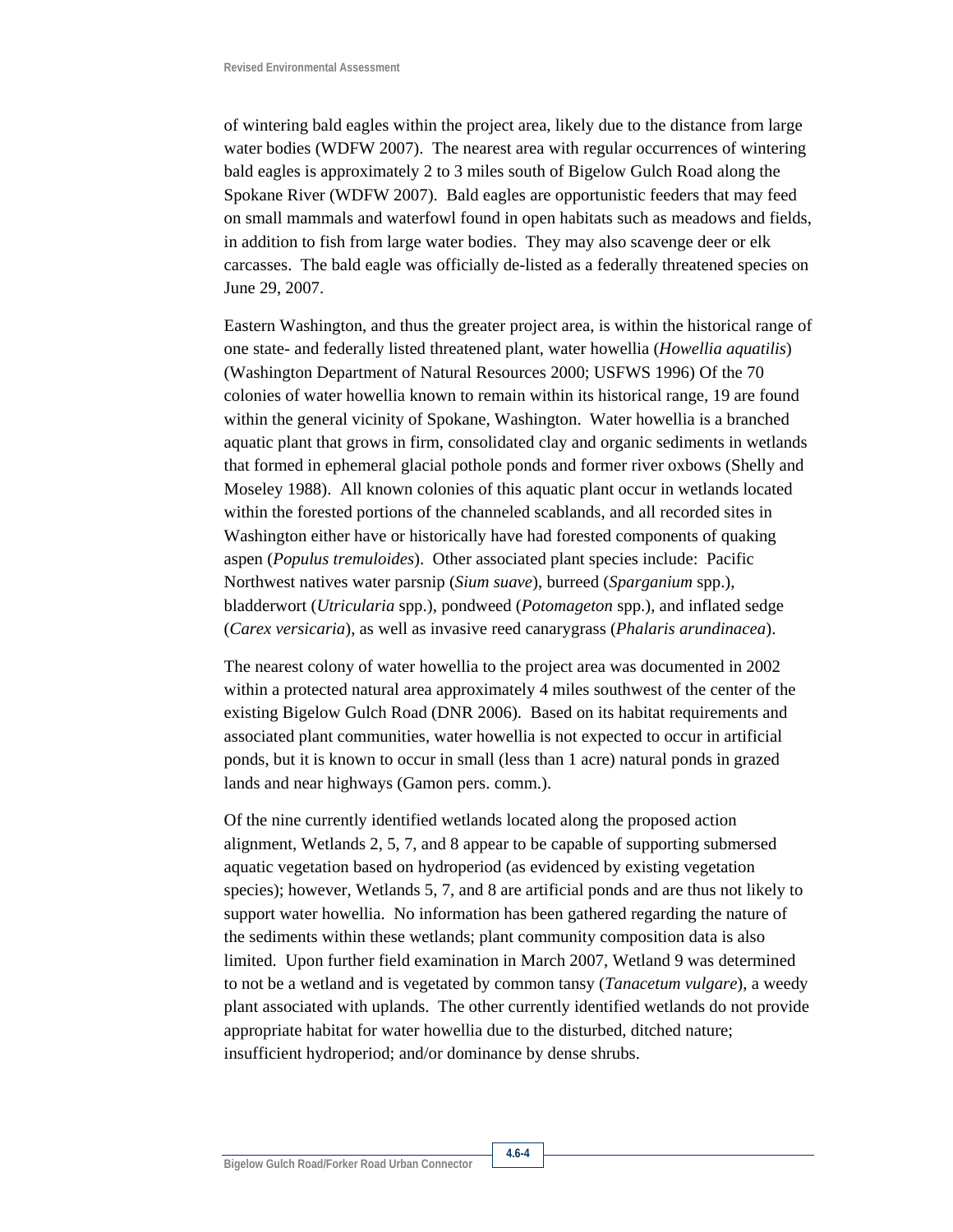Eastern Washington is also within the historical range of one state- and federally listed candidate bird, the yellow-billed cuckoo (*Coccyzus americanus*) (USFWS 2001). Yellow-billed cuckoos nest within deciduous woodlands associated with wetlands and streams. However, there are only two confirmed records of yellowbilled cuckoos in eastern Washington; none is in Spokane County, and both occurred more than 29 years ago (Okanogan County in 1956 and Grant County in 1978) (Weber and Larrison 1977; Roberson 1980). Thus, it is extremely unlikely that yellow-billed cuckoos are present within the project vicinity.

One occurrence of a state candidate falcon, the merlin (*Falco columbarius*), was recorded approximately 4 miles southwest of the western end of the project area within the City of Spokane along the Spokane River. Merlins may perch and hunt small birds within the open fields and remnant ponderosa pine forests that surround the existing and proposed alignments.

Nesting osprey (*Pandion haliaetus*), a state monitor species, is documented 2 to 3 miles to the south of the project area along the Spokane River. The thicket hairstreak butterfly (*Mitoura spinetorum spinetorum*), also a state monitor species, has been recorded within the Dishman Hills Natural Area approximately 4.5 miles south of the project area (WDFW 2007). The range of the thicket hairstreak is from British Columbia south into New Mexico and Mexico. Habitat requirements are mixed woodlands and coniferous forests containing dwarf mistletoe (*Arceuthobium* sp.) (Opler et. al 2007).

# **4.6.3. What regulations apply to vegetation and wildlife?**

# Federal

### **Endangered Species Act**

The federal ESA of 1973 and subsequent amendments provide for the conservation of endangered and threatened species and the ecosystems on which they depend. ESA Section 7 requires federal agencies, in consultation with the Secretary of the Interior, to ensure that actions they authorize, fund, or carry out are not likely to jeopardize the continued existence of threatened or endangered species or result in the destruction or adverse modification of habitat critical for these species. Regulations governing interagency cooperation under ESA Section 7 are found in 50 CFR 402.

### **Fish and Wildlife Coordination Act**

ESA provides that whenever the waters or channel of a body of water are modified by a department or agency of the U.S., the department or agency first shall consult with USFWS and with the head of the agency exercising administration over the wildlife resources of the state where construction will occur, with a view to the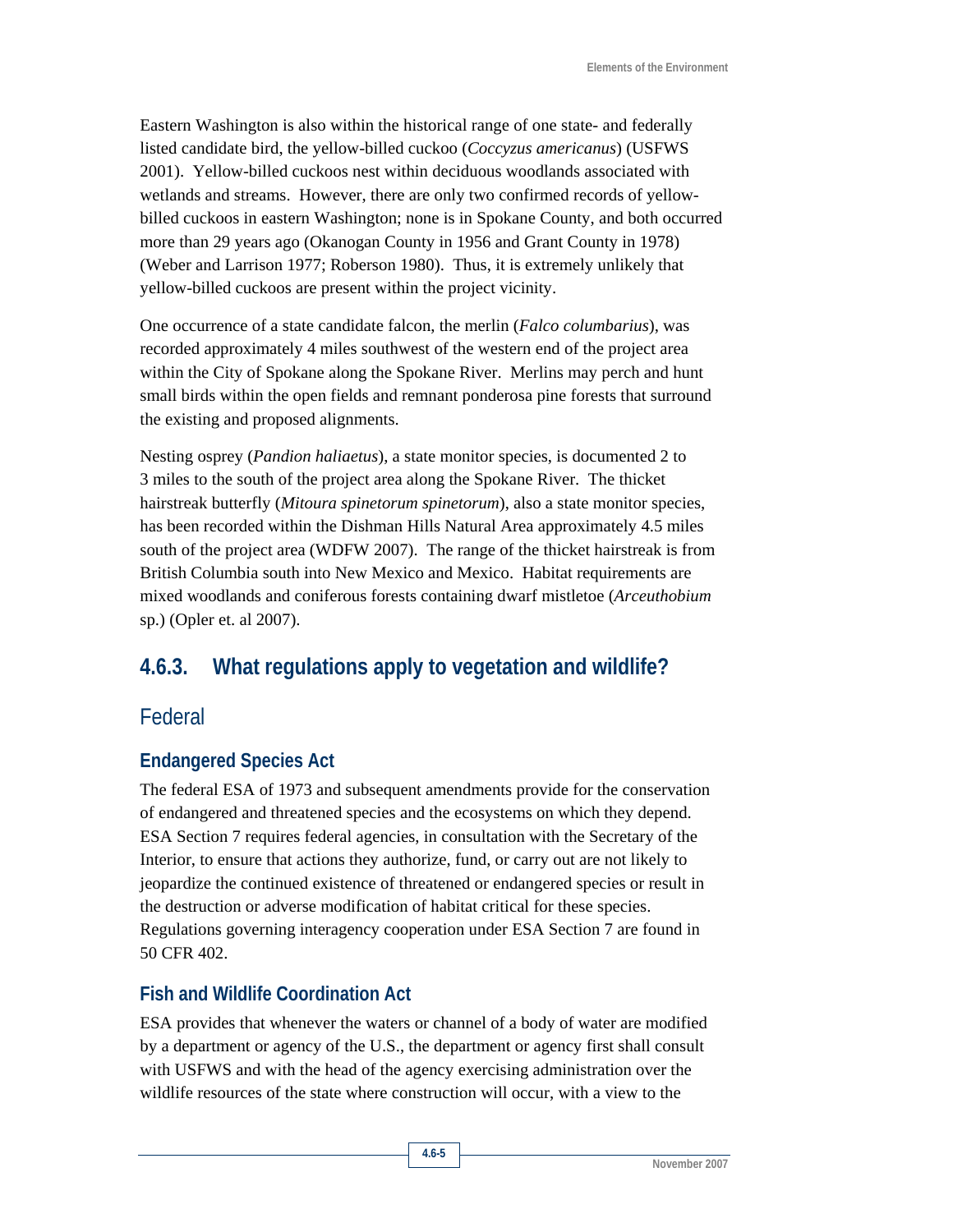conservation of wildlife resources. ESA provides that land, water, and interests may be acquired by federal construction agencies for wildlife conservation and development. In addition, real property under jurisdiction or control of a federal agency that is no longer required by that agency can be used for wildlife conservation by the state agency exercising administration over wildlife resources upon that property.

#### **Bald and Golden Eagle Protection Act**

The Bald and Golden Eagle Protection Act prohibits the taking of both bald and golden eagles or any parts, nests, or eggs. This act prohibits killing, collection, and disturbance of these species. Project activities that caused direct mortality of these species or removal or alteration of a nest site would likely not be in compliance with this act; however, such consequences are not expected to occur.

### **Executive Order 13186: Migratory Bird Treaty Act**

Executive Order 13186 was signed on January 10, 2001 and is intended to assist federal agencies in their efforts to comply with the Migratory Bird Treaty Act. It does not constitute any legal authorization to take migratory birds. Take, under the Migratory Bird Treaty Act, is defined as "the action of or attempt to pursue, hunt, shoot, capture, collect, or kill" (50 CFR 10.12) and includes intentional take (i.e., take that is the purpose of the activity in question) and unintentional take (i.e., take that results from, but is not the purpose of, the activity in question).

Executive Order 13186 directs each federal agency taking actions that could adversely affect migratory bird populations to work with USFWS to develop a memorandum of understanding that will promote the conservation of migratory bird populations. Protocols developed under the memorandum of understanding will include the following agency responsibilities:

- Avoid and minimize, to the extent practicable, adverse impacts on migratory bird resources when conducting agency actions.
- Restore and enhance habitat of migratory birds, as practicable.
- **Prevent or abate the pollution or detrimental alteration of the environment for the** benefit of migratory birds, as practicable.

### **State**

### **State Environmental Policy Act**

The Washington State Environmental Policy Act (SEPA) uses federal classifications to assist with agency management programs and decision-making. SEPA requires the analysis of affected resources and potential impacts with the requirement to mitigate or select a different alternative should such impacts occur. The state also defines priority habitats as those habitats having unique or significant value to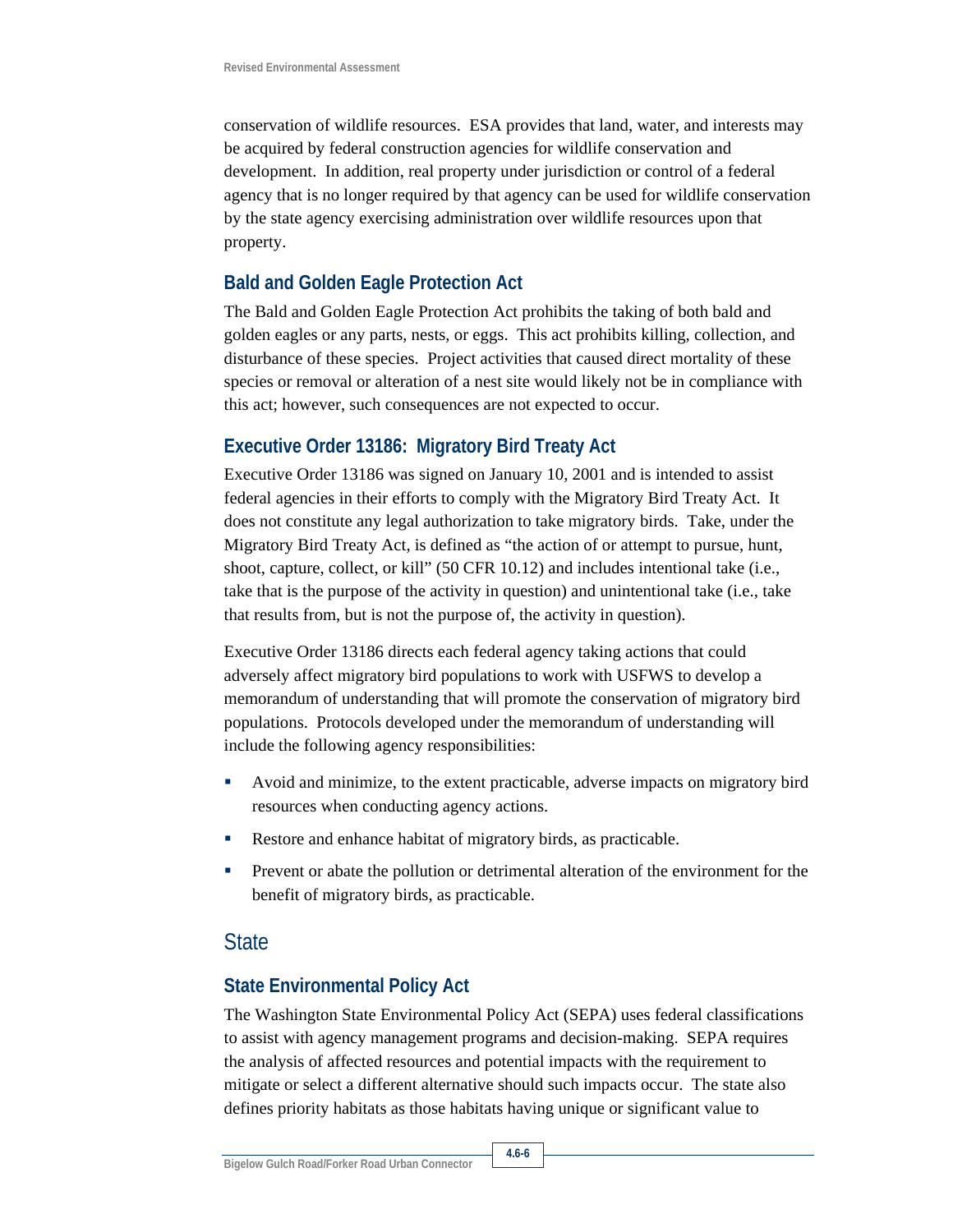species because they contain a unique vegetation type or a specific habitat element that is key to wildlife and vegetation.

# Local

### **Spokane County Code 11.20.060 Fish and Wildlife Habitat Conservation Areas**

Fish and wildlife habitat conservation areas defined in Section 11.20.060 of the SCC are based on species and habitat information adopted from the Washington State Priority Habitats and Species Program. Parts (b) and (c) of that section specify the regulated uses and activities within priority habitats, and the performance standards for the regulated uses and activities. Critical areas and applicable attributes are described in the code.

# **4.6.4. How were potential effects evaluated?**

The analysis of impacts involved the compilation and review of vegetation information, review of aerial photographs, conduct of field investigations, and review of wildlife information from reports and WDFW resource information.

Of importance was the consideration of potential impacts on endangered or threatened plant or wildlife species or substantial loss of a sensitive native plant community as defined by Washington Natural Heritage Program (WNHP). Of additional importance were potential adverse effects to a special-status species resulting in a net adverse change to the habitat of the species, a change in the ability of any resident or migratory wildlife species to successfully migrate.

The following sources were used to determine the potential presence of special-status plant species in the affected area:

- **DNR WNHP Database (DNR 2006) of known locations of special-status plant** species; and
- USFWS lists of Listed and Proposed Endangered and Threatened Species and Critical Habitat, Candidate Species, and Species of Concern for Spokane County (revised December 20, 2005) (USFWS 2006).

Where specific data on plant occurrences were not available, a determination on the probability of each species occurrence was based on the known habitat associations of each, with sources cited in the text.

Impacts related to vegetation and wildlife were based on identification of vegetation types from aerial photographs and field checks and calculation of vegetation types/land uses using GIS. The proposed Urban Connector Alignment was superimposed on the vegetation types to determine the approximate acreage of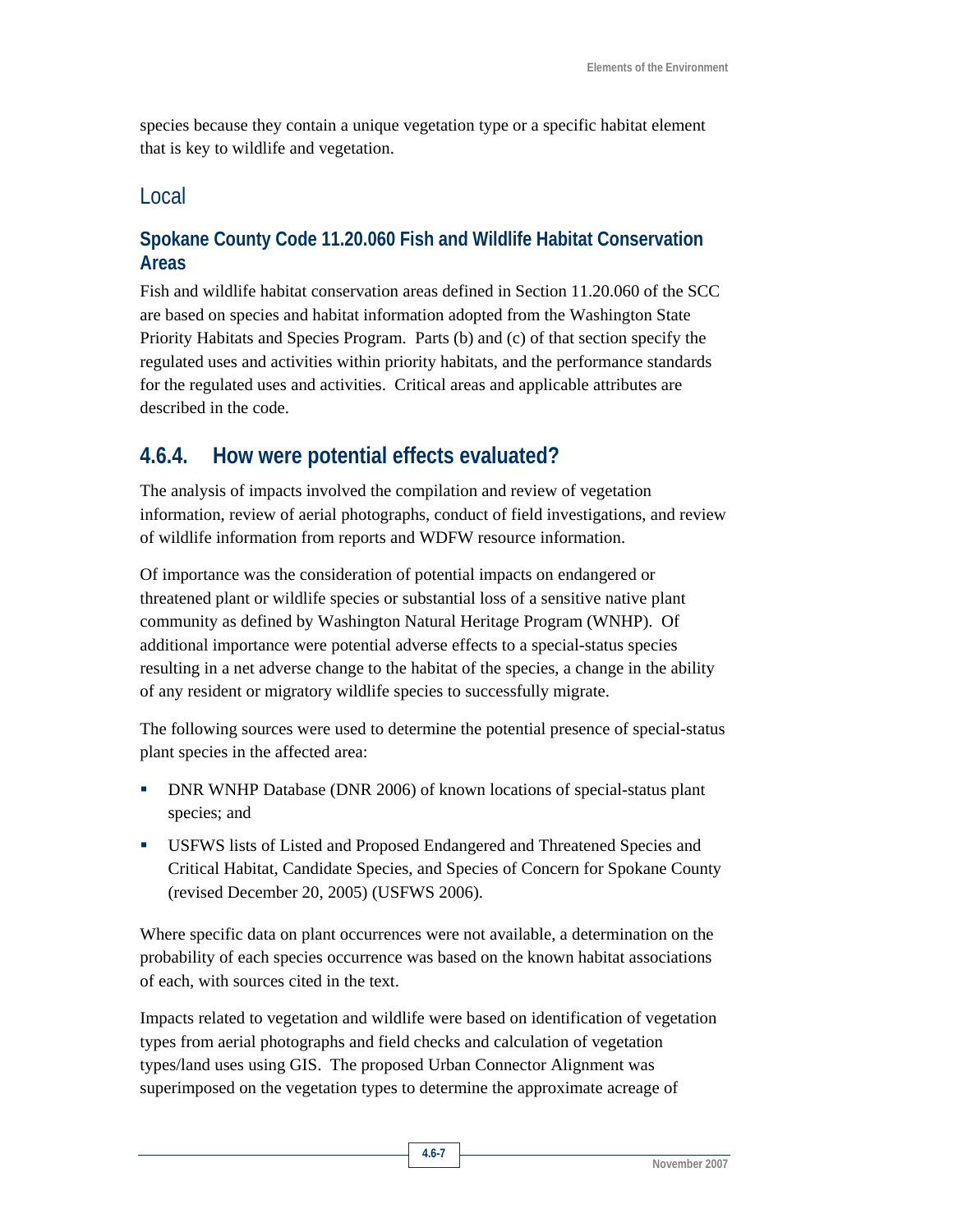vegetation and wildlife habitats. Other information was drawn from a variety of sources including PHS data from WDFW (WDFW 2007), WNHP data, current field guides, and information collected during various site visits. Relevant scientific literature and reports were also reviewed for information on construction- and operation-related impacts on individual species or species groups.

# **4.6.5. What impacts would the Urban Connector Alignment have on vegetation and wildlife?**

# Proposed Action

#### **How would construction affect vegetation and wildlife?**

#### *Impacts on Vegetation and General Wildlife*

Construction of the Urban Connector Alignment would permanently convert a variety of existing vegetation along the proposed alignment to impervious surface and seeded and planted areas. The approximate acreages of impact are presented in Table 4.6-1.

| <b>Vegetation/Land Use Type</b>          | <b>Acres</b>          | Percent |
|------------------------------------------|-----------------------|---------|
| Forest                                   | 21.10                 | 14.7    |
| Grass/scattered trees/shrubs             | 16.70                 | 11.6    |
| Agriculture                              | 50.00                 | 34.7    |
| Grass/recreation (school)                | 3.40                  | 2.4     |
| <b>Existing impervious</b>               | 33.90                 | 23.5    |
| Other (developed, access roads, ruderal) | 18.20                 | 13.1    |
| Wetlands                                 | 0.71                  | < 0.01  |
| Total                                    | $144.00$ <sup>1</sup> | 100.0   |

### **Table 4.6-1. Existing Vegetation/Land Use within the Cut-and-Fill Footprint of the Urban Corridor Alignment**

<sup>1</sup> Total acreage is a calculation of total area of disturbance within the proposed Urban Corridor (i.e., cut and fill line). Source: Jones & Stokes GIS analysis

Of the 144 acres of impact, approximately 90.7 acres (63%) would be impervious surface (i.e., roadway, paved shoulders, and stormwater control), with the remaining 53.5 acres (37%) to be seeded and/or planted with shrubs. The 53.5 acres would include cut slopes and clear zones on each side of the roadway.

Of the combined 37.8 acres of Douglas-fir and ponderosa pine forest and grass/scattered trees and shrubs, approximately 55% of impact (20.6 acres) would occur at the western end of the proposed alignment as the roadway is widened; the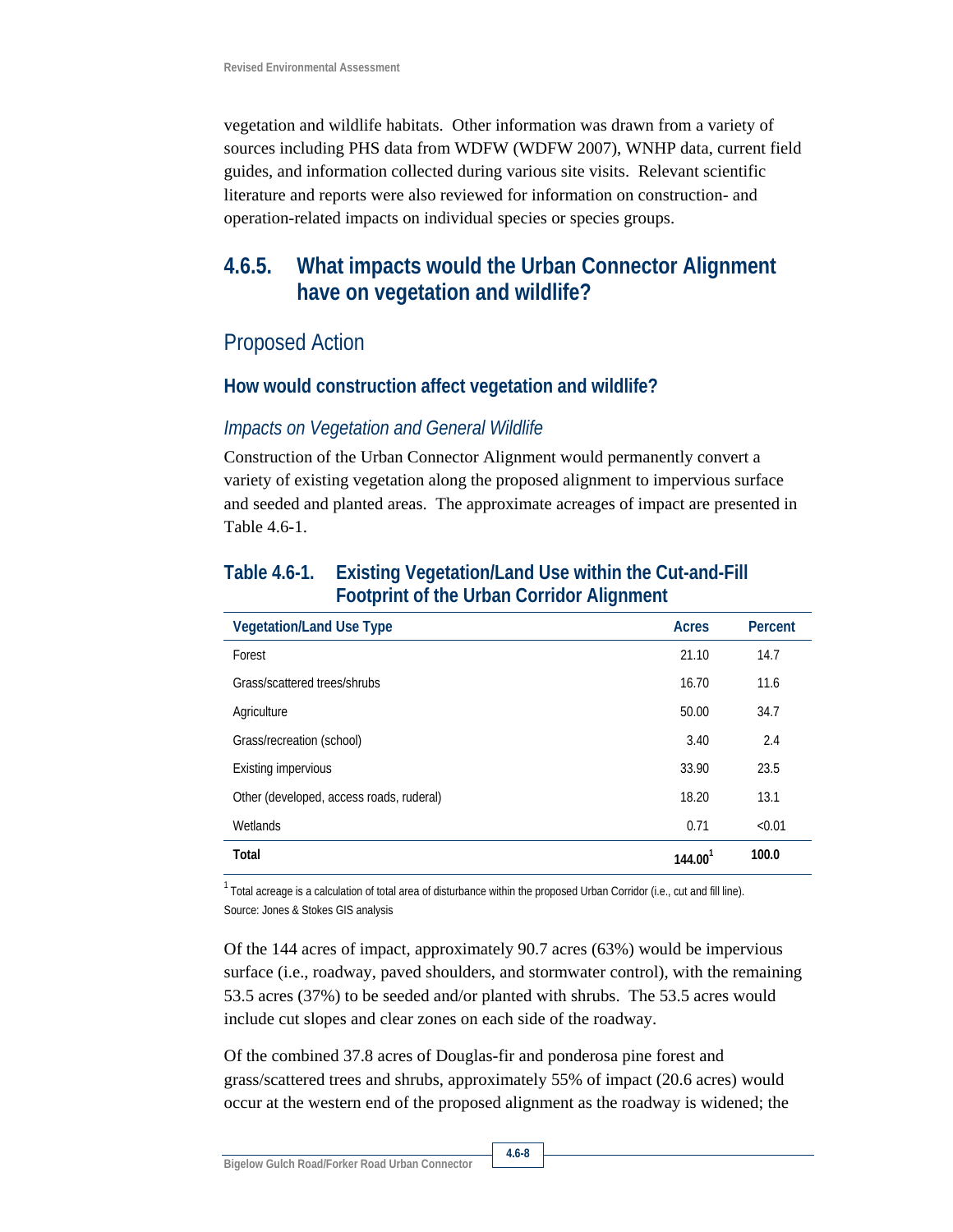remaining 17.2 acres (45%) of impact on forested and grass/scattered trees and shrub vegetation would occur along Forker Road at the eastern end of the proposed alignment.

The incremental loss of forested and grass/scattered trees and shrub vegetation at the western end of the alignment represents approximately 0.8% of a contiguous forested and grass/scattered trees and shrubs habitat that stretches across approximately 4 square miles from the Mt. St. Michael area to the north, south to the Little Baldy and Beacon Hill area, and east of Thierman Road.

The loss of 17.2 acres of forested and grass/scattered trees and shrub vegetation along the eastern end of the proposed alignment represents approximately 0.2% of a more than 12-square-mile area of forested and grass/scattered trees and shrubs habitat stretching east through the Antoine Peak area.

These losses would incrementally reduce the habitat available for wintering white-tailed deer and a variety of other forest-adapted species such as northern saw-whet and pygmy owls, red-tailed hawks, pileated and downy woodpeckers, elk, moose, cougars, and a variety of native and migratory songbirds.

Approximately 71.6 acres of non-forested, largely agricultural fields, grass recreation fields, and developed areas and 0.71 acre of wetland would be impacted by the proposed Urban Connector Alignment. These losses would incrementally reduce the habitat available for foraging by deer and elk, raptors such as red-tailed hawks, great horned owls, turkeys, quail, pheasant, and a variety of small mammals (e.g., shrews, voles, mice) and songbirds. The 53.5 acres to be seeded and/or planted to shrubs would provide increased browse for some species.

Construction of the proposed Urban Connector Alignment would result in habitat fragmentation through the widening of the existing roadway. Additionally, the roadway may result in decreased use of adjacent habitat by wildlife, particularly elk and deer. Rowland et al. (2004), found a decline in use of habitat by elk in the vicinity of roads.

### *Impacts on State- and Federally Listed Plant and Wildlife Species and Species of Concern*

Because it is extremely unlikely that yellow-billed cuckoos still occur within Spokane County, the proposed action would not impact this species.

Wetlands that have aquatic characteristics potentially suitable for water howellia would be impacted by the proposed action. Approximately 0.71 acre of wetland impacts and approximately 7.6 acres of buffer impacts are proposed to four currently identified wetlands that may be suitable for water howellia. However, given the rarity of water howellia and the disturbed nature of the wetlands, the likelihood of this species occurring in any of the wetlands within the project area is low.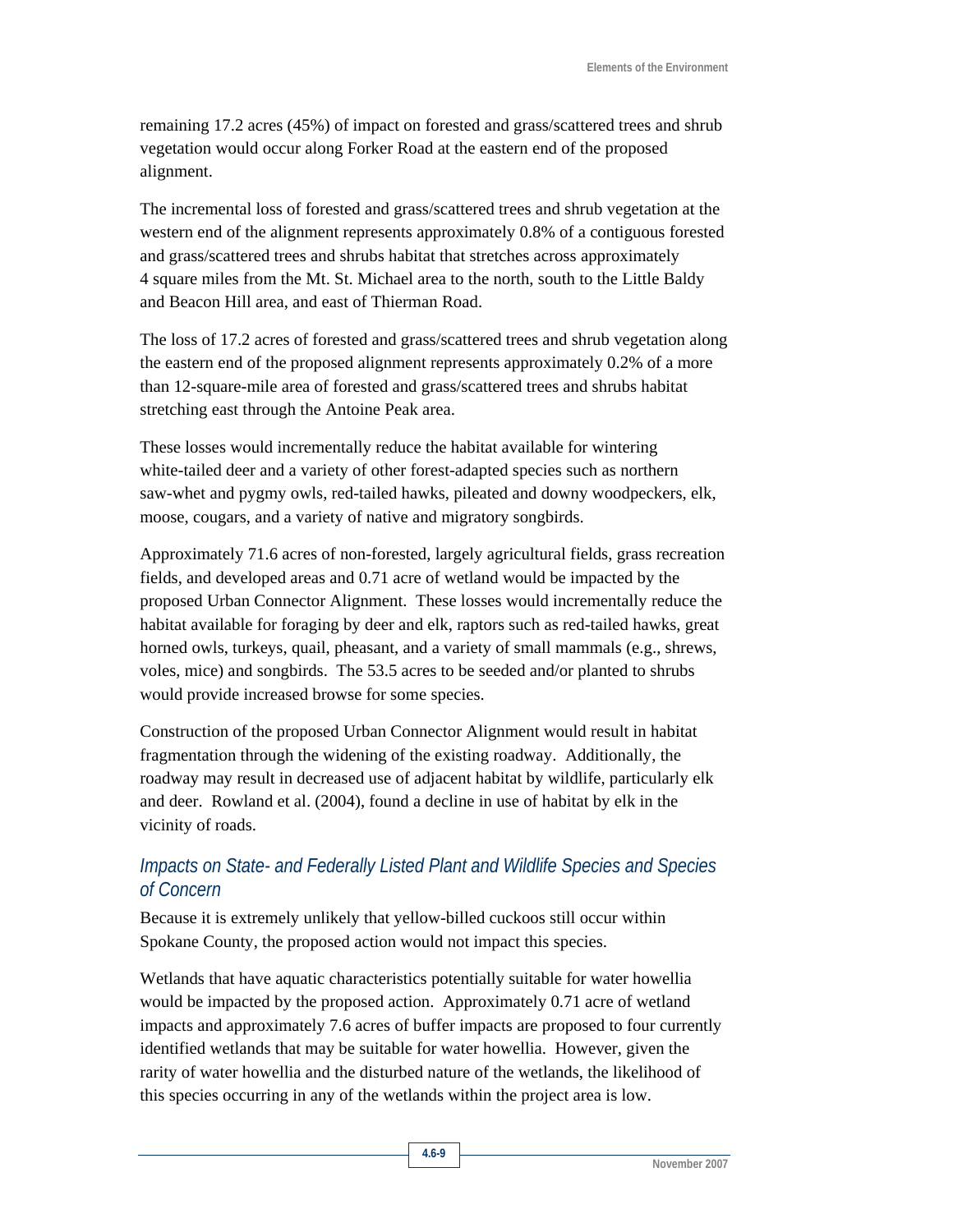This conclusion is supported by USFWS concurrence on the Biological Assessment for the proposed action. On September 5, 2003, USFWS completed ESA consultation for the proposed action and concluded that the proposed action is "not likely to adversely affect" water howellia (see Appendix F to 2006 EA for USFWS 2003 letter) based on the general lack of appropriate habitat within the project area and the rarity of this species.

Bald eagles are not likely to be impacted by construction or operation of the proposed action because they 1) do not nest in or near the project area; 2) do not regularly concentrate during the winter within the project area; and 3) opportunistically forage over a variety of habitats.

Merlins are not likely to be impacted by construction or operation of the proposed action because they range over a large area and hunt small birds that inhabit a variety of habitats that are prevalent in the surrounding area.

Appropriate habitat for osprey (large water bodies with fish) is not present along the existing or proposed alignment and thus these species are not likely to inhabit or use the project area. This species would thus not be affected by the construction or operation of the proposed action.

Thicket hairstreak butterflies occupy mixed woodlands and coniferous forests with dwarf mistletoe (*Arceuthobium* sp.) Approximately 21.1 acres of mixed forest, including areas of mature ponderosa pine, would be removed by the proposed action at both the west and east ends of the project area. No thicket hairstreak butterflies have been reported; however, information regarding the occurrence of this species in Spokane County is limited. Given the presence of ponderosa pine, there is potential for the species to occur in the area. As required by SCC, all development would be subject to the regulations set forth in the CAO Chapter 11.20 and the requirements associated with permits such as Section 404 approval from the U.S. Army Corps of Engineers. Assuming that all requirements for such use would be fulfilled, the indirect impacts would not be considered significant.

#### **How would operation of the project affect vegetation and wildlife?**

#### *Wildlife Mortality Associated with Vehicle Collisions*

Road-related wildlife mortality does currently occur on Bigelow Gulch Road and would continue and is likely to increase both without the project and under the proposed action due to expected increases in traffic volumes.

Along the western end of the alignment, the roadway passes through steeper, more forested terrain associated with the Bigelow Gulch Creek (Stream 1). This section of roadway currently has signs warning motorists of deer.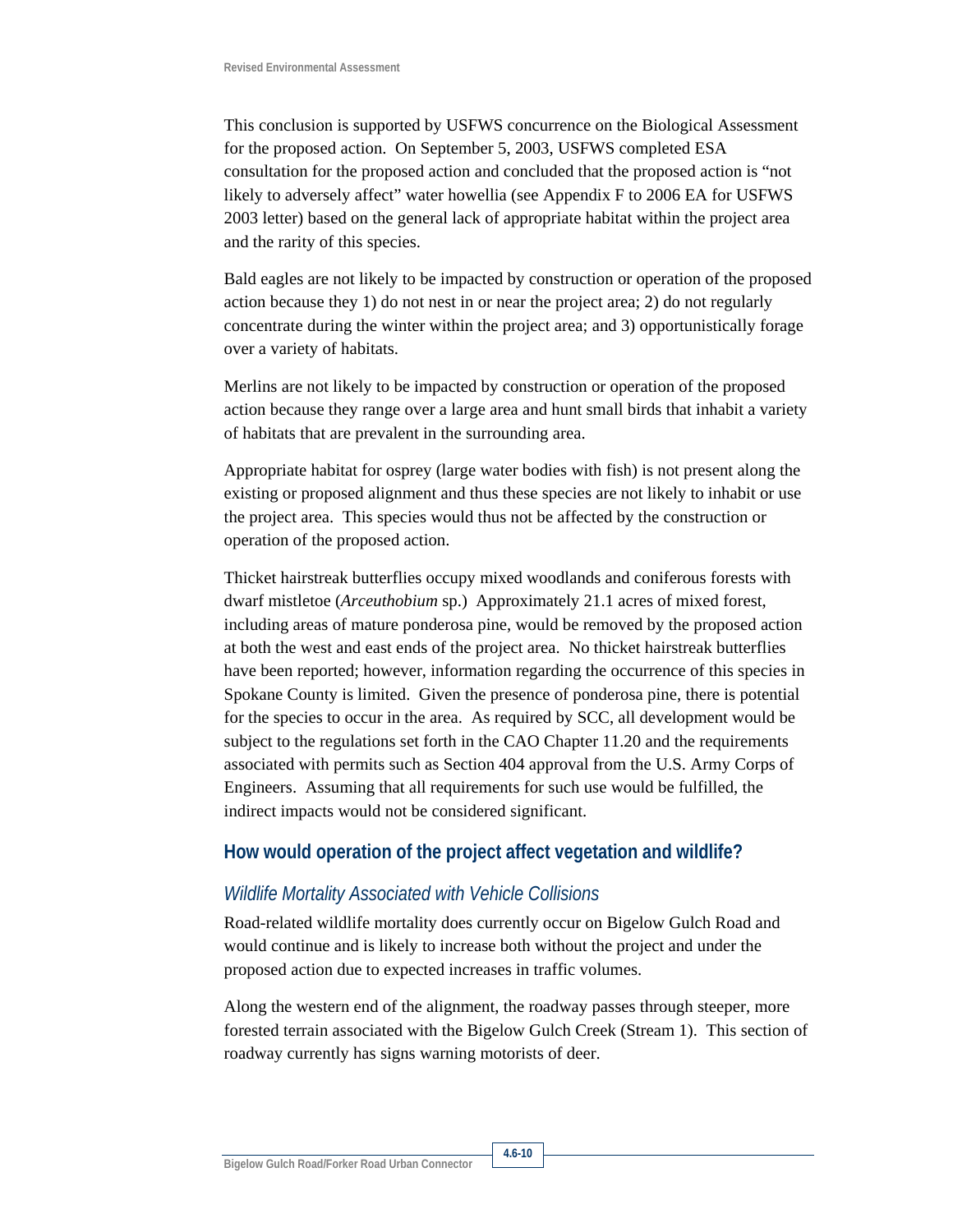The proposed wider roadway and wider clear zone on each side of the roadway would improve the field of view for drivers along this section of roadway. The wider field of view would allow drivers greater time to react to wildlife visible in the roadway or within the clear zone. Deer may be attracted to the grass-covered shoulders and less brushy cover immediately adjacent to the roadway, but there would also be increased visibility between wildlife and motorists and increased reaction time to avoid collisions.

According to Spokane County Public Works, records of reported accidents involving deer and moose have included 12 collisions with deer and one collision with a moose between 1993 and 2005; there have been no reported accidents involving elk. Eleven of the deer collisions occurred along the western end of Bigelow Gulch Road, primarily west of Argonne Road. One deer collision occurred in 1996 along Forker Road near its intersection with Progress Road, and the moose collision also occurred along Forker Road just before Jacobs Road in 2002. These numbers represents unknown percentages of vehicle-related mortality, since it is likely that some animal collisions are not reported to Spokane County. These data also indicate that, while deer collisions do occur, the numbers are relatively low, with the risk of collisions highest at the west end of Bigelow Gulch Road and along Forker Road. Some level of road-related mortality would likely occur with white-tailed deer; however, it is unlikely that the mortality would ever represent a significant impact to the local deer population.

WSDOT has developed a statewide deer kill database for state highways based on the number of animals removed from state highway right-of-ways (Carey 2001). From 2,400 to 3,000 deer and elk are recovered each year from state highways. These numbers do not include animals hit on county or city roads or animals removed by non-WSDOT personnel. The data indicate that white-tailed deer mortality is high to moderate in Okanogan, Pend Oreille, and Stevens Counties, with several pockets of high mortality along State Route (SR) 291 and SR 395 in Spokane County. Peak collision periods occur during the fall rut, during migration, and during the winter (Carey 2001). During a 10-year period from 1996 to 2005, WSDOT reported mortality of 1,392 white-tailed deer on state highways in Spokane County, or an average of approximately 139 per year (Fursman pers. comm.).

Road mortality data for elk from the 2001 WSDOT study indicated low elk mortality on state highways in Spokane County (Carey 2001). Few detailed studies of highway mortality for elk have been conducted in Washington State. One study, undertaken on SR 410 in Pierce County by the Muckleshoot Indian Tribe, calculated road mortality from radio-collared cow elk. Preliminary results of that study estimated 1.25% of the winter mortality of the elk herd (herd size of 600 animals) attributable to road mortality (Muckleshoot Indian Tribe in U.S. Forest Service 2004). As with white-tailed deer, some level of road-related mortality would likely occur with elk;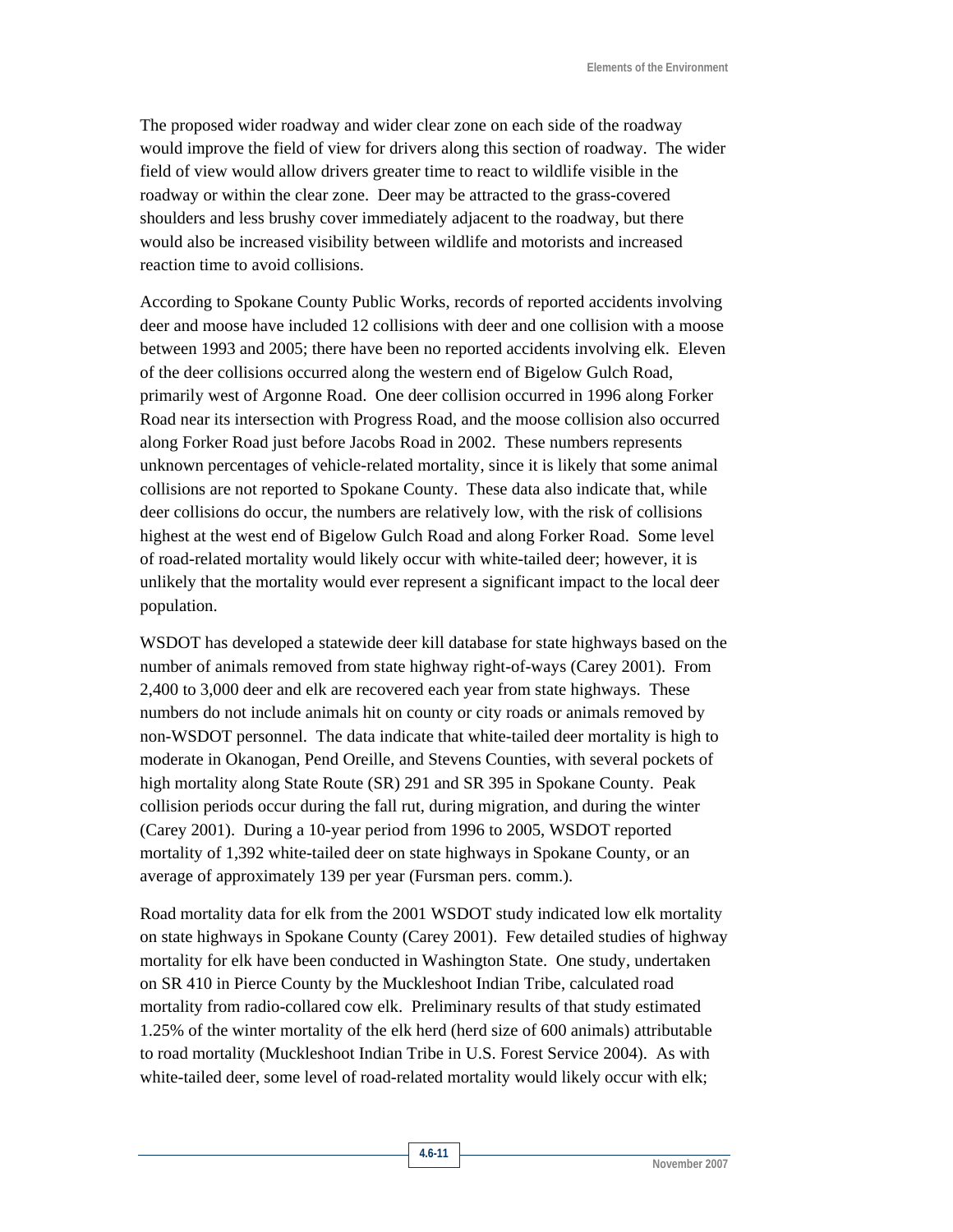however, it is unlikely that the mortality would ever reach a high enough level to represent a significant impact to the local elk population (estimated at 35 elk).

A variety of methods have been developed and used in an attempt to reduce accidents involving deer and elk. According to Hedlund et al. (2004), overpasses are the most effective method, but only where there are established migration routes. Despite the proximity of winter concentration areas of deer in the project area, no known migration corridors cross the project area (WDFW 2007). Instead, more dispersed populations of deer, elk, and moose occur throughout the area, making the use and application of wildlife bridges/crossing less feasible and beneficial.

The Deer-Vehicle Crash Information and Research Center (2006) has identified a variety of measures designed to reduce deer/vehicle collisions, including the use of overpasses previously mentioned. Most of the methods are experimental and lack sufficient long-term study results as to their effectiveness. One common method is the use of warning signs. Danielson and Hubbard (1998) indicated that signs to warn motorists are the most common approach to reducing deer-vehicle collisions and would be more effective if drivers reduced their vehicle speed.

#### **What are the indirect effects on vegetation and wildlife?**

Indirect effects are those caused by the proposed action that are later in time or farther removed in distance but are still reasonably foreseeable.

The permanent loss or the conversion of wildlife habitat in the project area may cause the displacement of wildlife into neighboring habitats. Depending on the ability of the neighboring habitat to support additional wildlife, this displacement may lead to crowding of wildlife in the habitat, which could in turn cause a decrease in habitat quality. In the long term, the proposed action may result in a decrease in the amount of wildlife in the immediate area.

The Urban Connector Alignment could also cause impacts on vegetation and wildlife from development that would remove or otherwise modify vegetation and associated wildlife habitat. As required by SCC, all development would be subject to the regulations set forth in the CAO Chapter 11.20.

### **What measures are proposed to minimize effects to vegetation and wildlife?**

**Spokane County will decommission and remove impervious surface and** unsuitable subgrade material on 7.8 acres of old roadway. These areas will be regraded and seeded and/or planted with shrubs and trees as representative of the adjoining natural habitat. These restored areas will provide an incremental benefit as additional wildlife habitat.